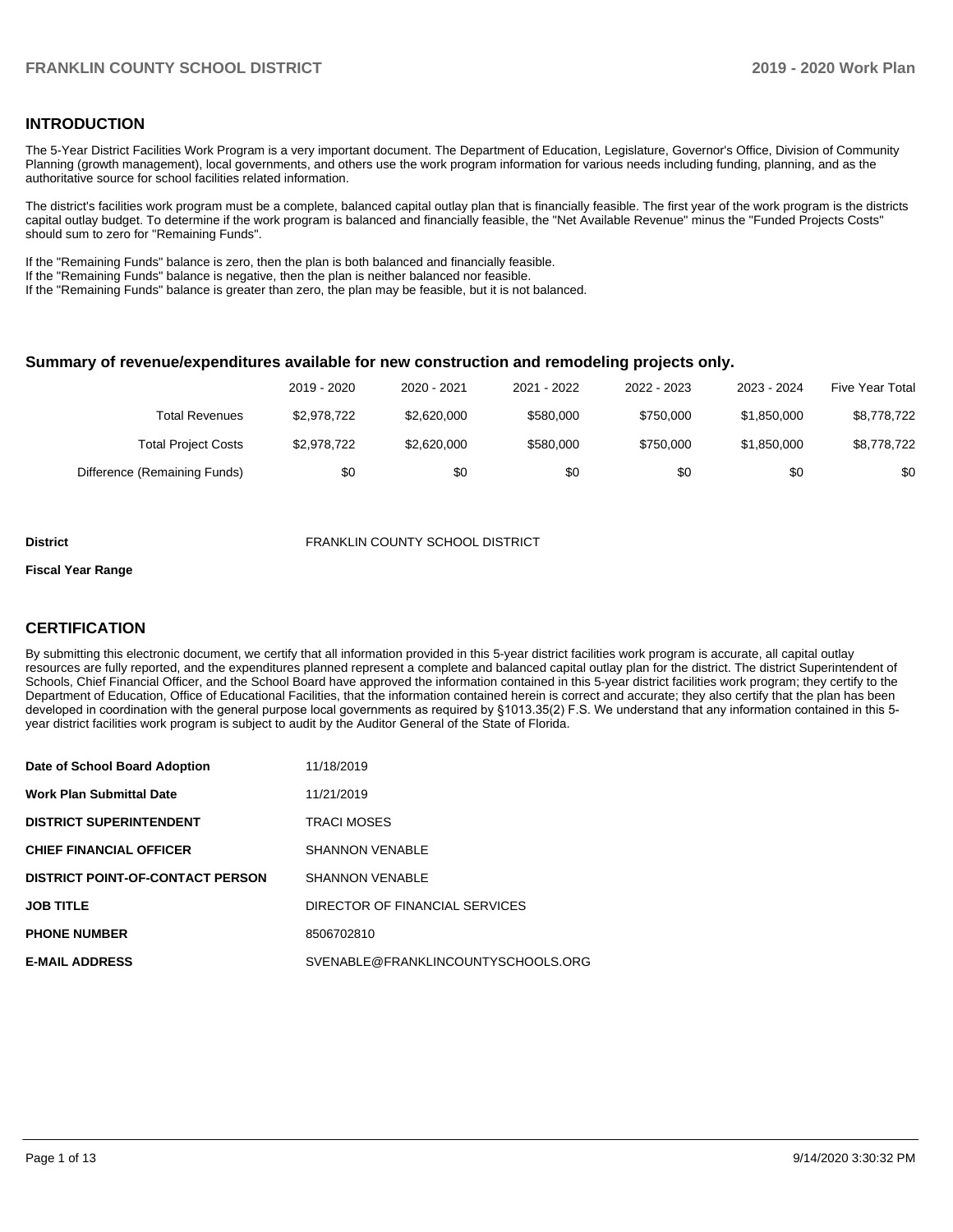# **Expenditures**

# **Expenditure for Maintenance, Repair and Renovation from 1.50-Mills and PECO**

Annually, prior to the adoption of the district school budget, each school board must prepare a tentative district facilities work program that includes a schedule of major repair and renovation projects necessary to maintain the educational and ancillary facilities of the district.

| 2019 - 2020<br><b>Actual Budget</b>                      | 2020 - 2021<br>Projected | 2021 - 2022<br>Projected                                                                                                                                                                                                                                                                                                                                                                                                                         | 2022 - 2023<br>Projected | 2023 - 2024<br>Projected | <b>Total</b> |  |  |  |  |
|----------------------------------------------------------|--------------------------|--------------------------------------------------------------------------------------------------------------------------------------------------------------------------------------------------------------------------------------------------------------------------------------------------------------------------------------------------------------------------------------------------------------------------------------------------|--------------------------|--------------------------|--------------|--|--|--|--|
| \$50,000                                                 | \$150.000                | \$50,000                                                                                                                                                                                                                                                                                                                                                                                                                                         | \$50,000                 | \$200,000                | \$500,000    |  |  |  |  |
|                                                          |                          |                                                                                                                                                                                                                                                                                                                                                                                                                                                  |                          |                          |              |  |  |  |  |
| \$50,000                                                 | \$50,000                 | \$50,000                                                                                                                                                                                                                                                                                                                                                                                                                                         | \$50,000                 | \$50,000                 | \$250,000    |  |  |  |  |
|                                                          |                          |                                                                                                                                                                                                                                                                                                                                                                                                                                                  |                          |                          |              |  |  |  |  |
| \$50,000                                                 | \$20,000                 | \$50,000                                                                                                                                                                                                                                                                                                                                                                                                                                         | \$20,000                 | \$20,000                 | \$160,000    |  |  |  |  |
|                                                          |                          |                                                                                                                                                                                                                                                                                                                                                                                                                                                  |                          |                          |              |  |  |  |  |
| \$5,000                                                  | \$5,000                  | \$5,000                                                                                                                                                                                                                                                                                                                                                                                                                                          | \$5,000                  | \$5,000                  | \$25,000     |  |  |  |  |
|                                                          |                          |                                                                                                                                                                                                                                                                                                                                                                                                                                                  |                          |                          |              |  |  |  |  |
| \$10,000                                                 | \$10,000                 | \$10,000                                                                                                                                                                                                                                                                                                                                                                                                                                         | \$10,000                 | \$5,000                  | \$45,000     |  |  |  |  |
|                                                          |                          |                                                                                                                                                                                                                                                                                                                                                                                                                                                  |                          |                          |              |  |  |  |  |
| \$7,786                                                  | \$6,346                  | \$105,263                                                                                                                                                                                                                                                                                                                                                                                                                                        | \$57,664                 | \$32,994                 | \$210,053    |  |  |  |  |
| Locations: FRANKLIN COUNTY SCHOOLS, H G BROWN ELEMENTARY |                          |                                                                                                                                                                                                                                                                                                                                                                                                                                                  |                          |                          |              |  |  |  |  |
| \$20,000                                                 | \$20.000                 | \$20,000                                                                                                                                                                                                                                                                                                                                                                                                                                         | \$20,000                 | \$20,000                 | \$100,000    |  |  |  |  |
|                                                          |                          |                                                                                                                                                                                                                                                                                                                                                                                                                                                  |                          |                          |              |  |  |  |  |
| \$20,000                                                 | \$10,000                 | \$100,000                                                                                                                                                                                                                                                                                                                                                                                                                                        | \$20,000                 | \$20,000                 | \$170,000    |  |  |  |  |
|                                                          |                          |                                                                                                                                                                                                                                                                                                                                                                                                                                                  |                          |                          |              |  |  |  |  |
| \$5,000                                                  | \$5,000                  | \$5,000                                                                                                                                                                                                                                                                                                                                                                                                                                          | \$5,000                  | \$5.000                  | \$25,000     |  |  |  |  |
|                                                          |                          |                                                                                                                                                                                                                                                                                                                                                                                                                                                  |                          |                          |              |  |  |  |  |
| \$10,000                                                 | \$10,000                 | \$10,000                                                                                                                                                                                                                                                                                                                                                                                                                                         | \$10,000                 | \$10,000                 | \$50,000     |  |  |  |  |
|                                                          |                          |                                                                                                                                                                                                                                                                                                                                                                                                                                                  |                          |                          |              |  |  |  |  |
| \$5,000                                                  | \$5,000                  | \$5,000                                                                                                                                                                                                                                                                                                                                                                                                                                          | \$5,000                  | \$5,000                  | \$25,000     |  |  |  |  |
|                                                          |                          |                                                                                                                                                                                                                                                                                                                                                                                                                                                  |                          |                          |              |  |  |  |  |
|                                                          |                          |                                                                                                                                                                                                                                                                                                                                                                                                                                                  |                          |                          |              |  |  |  |  |
| \$200,000                                                | \$200,000                | \$200,000                                                                                                                                                                                                                                                                                                                                                                                                                                        | \$200,000                | \$200,000                | \$1,000,000  |  |  |  |  |
| Locations: FRANKLIN COUNTY SCHOOLS, H G BROWN ELEMENTARY |                          |                                                                                                                                                                                                                                                                                                                                                                                                                                                  |                          |                          |              |  |  |  |  |
|                                                          |                          | FRANKLIN COUNTY SCHOOLS, H G BROWN ELEMENTARY<br>Locations: FRANKLIN COUNTY SCHOOLS, H G BROWN ELEMENTARY<br>FRANKLIN COUNTY SCHOOLS, H G BROWN ELEMENTARY<br>FRANKLIN COUNTY SCHOOLS, H G BROWN ELEMENTARY<br>FRANKLIN COUNTY SCHOOLS, H G BROWN ELEMENTARY<br>Locations: FRANKLIN COUNTY SCHOOLS, H G BROWN ELEMENTARY<br>Locations: FRANKLIN COUNTY SCHOOLS, H G BROWN ELEMENTARY<br>Locations: FRANKLIN COUNTY SCHOOLS, H G BROWN ELEMENTARY |                          |                          |              |  |  |  |  |

| <b>IPECO Maintenance Expenditures</b> | \$35.652  | \$35,652  | \$35,652  | \$36,608  | \$37,309  | \$180.873   |
|---------------------------------------|-----------|-----------|-----------|-----------|-----------|-------------|
| ا :50 Mill Sub Total.                 | \$397,134 | \$455,694 | \$574,611 | \$416,056 | \$535,685 | \$2,379,180 |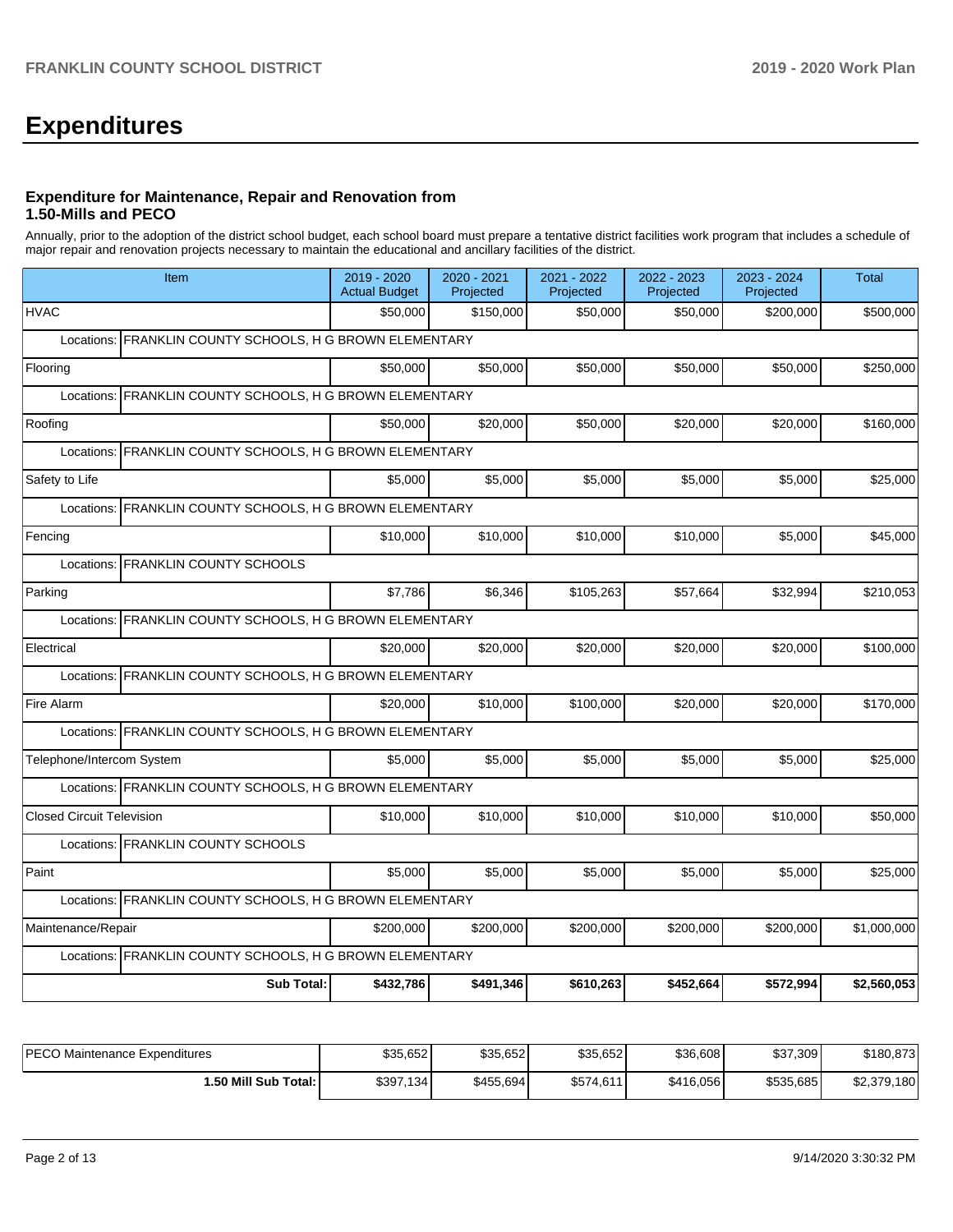No items have been specified.

| Total:<br>. | \$432,786 | \$491.346 | \$610,263 | \$452.664 | \$572.994 | \$2.560.053 |
|-------------|-----------|-----------|-----------|-----------|-----------|-------------|
|             |           |           |           |           |           |             |

#### **Local 1.50 Mill Expenditure For Maintenance, Repair and Renovation**

Anticipated expenditures expected from local funding sources over the years covered by the current work plan.

| Item                                                         | 2019 - 2020<br><b>Actual Budget</b> | 2020 - 2021<br>Projected | 2021 - 2022<br>Projected | 2022 - 2023<br>Projected | 2023 - 2024<br>Projected | <b>Total</b> |
|--------------------------------------------------------------|-------------------------------------|--------------------------|--------------------------|--------------------------|--------------------------|--------------|
| Remaining Maint and Repair from 1.5 Mills                    | \$397,134                           | \$455,694                | \$574,611                | \$416,056                | \$535,685                | \$2,379,180  |
| Maintenance/Repair Salaries                                  | \$263,000                           | \$268,000                | \$274,000                | \$280,000                | \$286,000                | \$1,371,000  |
| <b>School Bus Purchases</b>                                  | \$120,000                           | \$120,000                | \$120,000                | \$120,000                | \$120,000                | \$600,000    |
| <b>Other Vehicle Purchases</b>                               | \$30,000                            | \$30,000                 | \$30,000                 | \$30,000                 | \$30,000                 | \$150,000    |
| <b>Capital Outlay Equipment</b>                              | \$200,000                           | \$200,000                | \$200,000                | \$200,000                | \$200,000                | \$1,000,000  |
| Rent/Lease Payments                                          | \$0                                 | \$0                      | \$0                      | \$0                      | \$0                      | \$0          |
| <b>COP Debt Service</b>                                      | \$0                                 | \$0                      | \$0                      | \$0                      | \$0                      | \$0          |
| Rent/Lease Relocatables                                      | \$0                                 | \$0                      | \$0                      | \$0                      | \$0                      | \$0          |
| <b>Environmental Problems</b>                                | \$0                                 | \$0                      | \$0                      | \$0                      | \$0                      | \$0          |
| s.1011.14 Debt Service                                       | \$0                                 | \$0                      | \$0                      | \$0                      | \$0                      | \$0          |
| <b>Special Facilities Construction Account</b>               | \$0                                 | \$0                      | \$0                      | \$0                      | \$0                      | \$0          |
| Premiums for Property Casualty Insurance - 1011.71<br>(4a,b) | \$78,000                            | \$79,000                 | \$80,000                 | \$81,000                 | \$82,000                 | \$400,000    |
| Qualified School Construction Bonds (QSCB)                   | \$0                                 | \$0                      | \$0                      | \$0                      | \$0                      | \$0          |
| Qualified Zone Academy Bonds (QZAB)                          | \$0                                 | \$0                      | \$0                      | \$0                      | \$0                      | \$0          |
| Notes Payable - Lease Purchase Agreement                     | \$1,567,160                         | \$1,567,160              | \$1,567,160              | \$1,537,740              | \$0                      | \$6,239,220  |
| <b>Local Expenditure Totals:</b>                             | \$2,655,294                         | \$2,719,854              | \$2,845,771              | \$2,664,796              | \$1,253,685              | \$12,139,400 |

# **Revenue**

#### **1.50 Mill Revenue Source**

Schedule of Estimated Capital Outlay Revenue from each currently approved source which is estimated to be available for expenditures on the projects included in the tentative district facilities work program. All amounts are NET after considering carryover balances, interest earned, new COP's, 1011.14 and 1011.15 loans, etc. Districts cannot use 1.5-Mill funds for salaries except for those explicitly associated with maintenance/repair projects. (1011.71 (5), F.S.)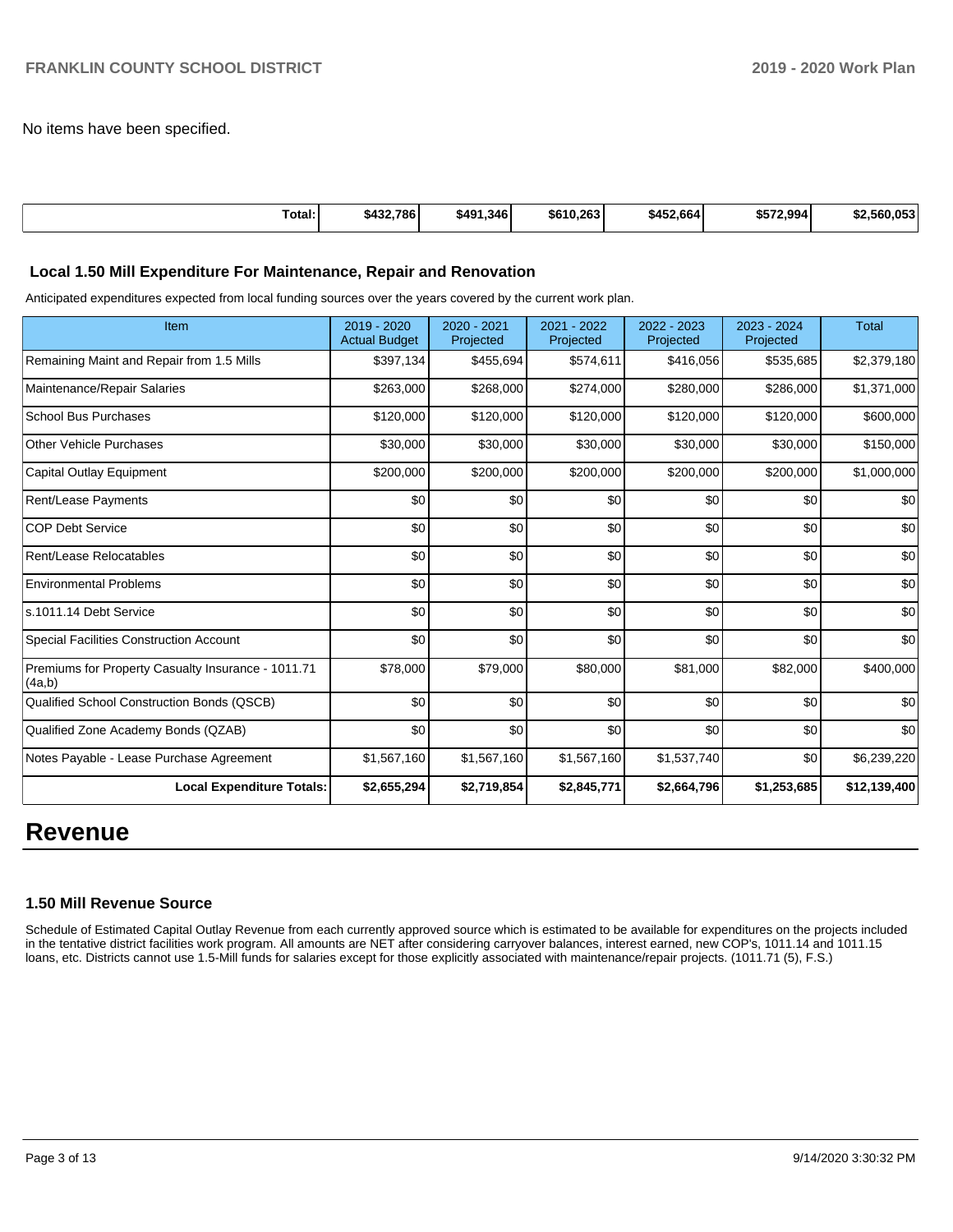# **FRANKLIN COUNTY SCHOOL DISTRICT 2019 - 2020 Work Plan**

| <b>Item</b>                                                                       | Fund | $2019 - 2020$<br><b>Actual Value</b> | 2020 - 2021<br>Projected | 2021 - 2022<br>Projected | 2022 - 2023<br>Projected | $2023 - 2024$<br>Projected | <b>Total</b>     |
|-----------------------------------------------------------------------------------|------|--------------------------------------|--------------------------|--------------------------|--------------------------|----------------------------|------------------|
| $(1)$ Non-exempt property<br>lassessed valuation                                  |      | \$2,299,727,663                      | \$2,387,811,204          | \$2,477,308,364          | \$2,570,042,895          | \$2,662,635,632            | \$12,397,525,758 |
| $(2)$ The Millage projected for<br>discretionary capital outlay per<br>ls.1011.71 |      | 1.00 <sub>l</sub>                    | 1.00                     | 1.00                     | 1.00                     | 1.00                       |                  |
| (3) Full value of the 1.50-Mill<br>discretionary capital outlay per<br>ls.1011.71 |      | \$3,863,542                          | \$4,011,523              | \$4,161,878              | \$4,317,672              | \$4,473,228                | \$20.827.843     |
| (4) Value of the portion of the 1.50<br>-Mill ACTUALLY levied                     | 370  | \$2,207,739                          | \$2,292,299              | \$2,378,216              | \$2,467,241              | \$2,556,130                | \$11,901,625     |
| $(5)$ Difference of lines $(3)$ and $(4)$                                         |      | \$1,655,803                          | \$1,719,224              | \$1,783,662              | \$1,850,431              | \$1,917,098                | \$8,926,218      |

# **PECO Revenue Source**

The figure in the row designated "PECO Maintenance" will be subtracted from funds available for new construction because PECO maintenance dollars cannot be used for new construction.

| <b>Item</b>                          | Fund             | $2019 - 2020$<br><b>Actual Budget</b> | $2020 - 2021$<br>Projected | 2021 - 2022<br>Projected | $2022 - 2023$<br>Projected | 2023 - 2024<br>Projected | Total       |
|--------------------------------------|------------------|---------------------------------------|----------------------------|--------------------------|----------------------------|--------------------------|-------------|
| <b>PECO New Construction</b>         | 340 <sub>l</sub> | \$0                                   | \$0                        | \$0                      | \$0                        | \$0                      | <b>\$01</b> |
| <b>PECO Maintenance Expenditures</b> |                  | \$35,652                              | \$35.652                   | \$35.652                 | \$36,608                   | \$37,309                 | \$180,873   |
|                                      |                  | \$35,652                              | \$35.652                   | \$35.652                 | \$36,608                   | \$37,309                 | \$180.873   |

# **CO & DS Revenue Source**

Revenue from Capital Outlay and Debt Service funds.

| Item                                      | Fund | 2019 - 2020<br><b>Actual Budget</b> | 2020 - 2021<br>Projected | 2021 - 2022<br>Projected | 2022 - 2023<br>Projected | $2023 - 2024$<br>Projected | Total     |
|-------------------------------------------|------|-------------------------------------|--------------------------|--------------------------|--------------------------|----------------------------|-----------|
| ICO & DS Cash Flow-through<br>Distributed | 360  | \$44.756                            | \$44.756                 | \$44.756                 | \$44.756                 | \$44.756                   | \$223,780 |
| ICO & DS Interest on<br>Undistributed CO  | 360  | \$799                               | \$799                    | \$799                    | \$799                    | \$799                      | \$3,995   |
|                                           |      | \$45.555                            | \$45,555                 | \$45,555                 | \$45,555                 | \$45,555                   | \$227,775 |

#### **Fair Share Revenue Source**

Nothing reported for this section. All legally binding commitments for proportionate fair-share mitigation for impacts on public school facilities must be included in the 5-year district work program.

#### **Sales Surtax Referendum**

Specific information about any referendum for a 1-cent or ½-cent surtax referendum during the previous year.

**Did the school district hold a surtax referendum during the past fiscal year 2018 - 2019?**

No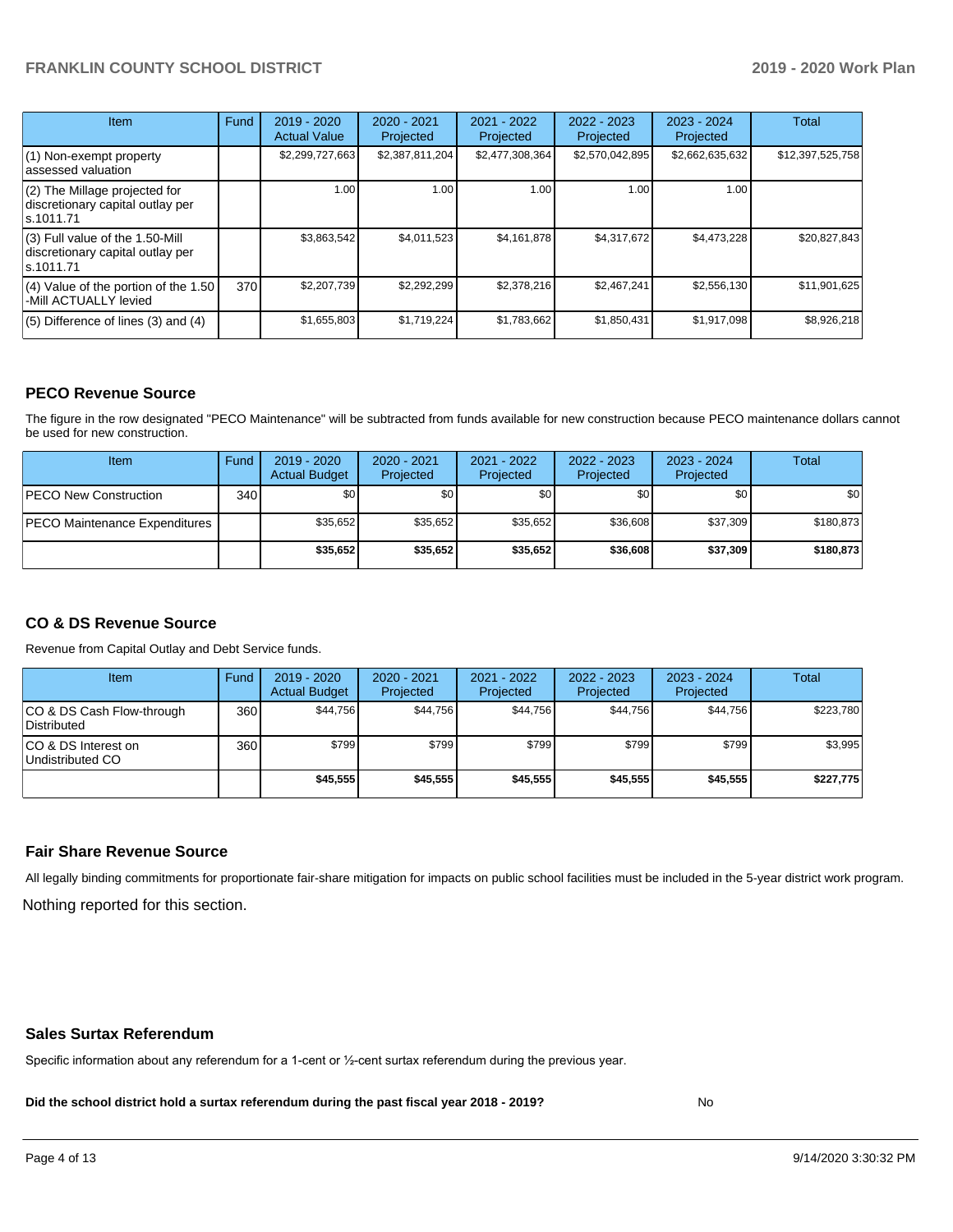# **Additional Revenue Source**

Any additional revenue sources

| Item                                                                                                                      | 2019 - 2020<br><b>Actual Value</b> | 2020 - 2021<br>Projected | 2021 - 2022<br>Projected | 2022 - 2023<br>Projected | 2023 - 2024<br>Projected | <b>Total</b> |
|---------------------------------------------------------------------------------------------------------------------------|------------------------------------|--------------------------|--------------------------|--------------------------|--------------------------|--------------|
| Proceeds from a s.1011.14/15 F.S. Loans                                                                                   | \$0                                | \$0                      | \$0                      | \$0                      | \$0                      | \$0          |
| District Bonds - Voted local bond<br>referendum proceeds per s.9, Art VII<br><b>State Constitution</b>                    | \$0                                | \$0                      | \$0                      | \$0                      | \$0                      | \$0          |
| Proceeds from Special Act Bonds                                                                                           | \$0                                | \$0                      | \$0                      | \$0                      | \$0                      | \$0          |
| Estimated Revenue from CO & DS Bond<br>Sale                                                                               | \$0                                | \$0                      | \$0                      | \$0                      | \$0                      | \$0          |
| Proceeds from Voted Capital<br>Improvements millage                                                                       | \$0                                | \$0                      | \$0                      | \$0                      | \$0                      | \$0          |
| Other Revenue for Other Capital Projects                                                                                  | \$0                                | \$0                      | \$0                      | \$0                      | \$0                      | \$0          |
| Proceeds from 1/2 cent sales surtax<br>authorized by school board                                                         | \$0                                | \$0                      | \$0                      | \$0                      | \$0                      | \$0          |
| Proceeds from local governmental<br>infrastructure sales surtax                                                           | \$0                                | \$0                      | \$0                      | \$0                      | \$0                      | \$0          |
| Proceeds from Certificates of<br>Participation (COP's) Sale                                                               | \$0                                | \$0                      | \$0                      | \$0                      | \$0                      | \$0          |
| Classrooms First Bond proceeds amount<br>authorized in FY 1997-98                                                         | \$0                                | \$0                      | \$0                      | \$0                      | \$0                      | \$0          |
| <b>Classrooms for Kids</b>                                                                                                | \$0                                | \$0                      | \$0                      | \$0                      | \$0                      | \$0          |
| <b>District Equity Recognition</b>                                                                                        | \$0                                | \$0                      | \$0                      | \$0                      | \$0                      | \$0          |
| <b>Federal Grants</b>                                                                                                     | \$0                                | \$0                      | \$0                      | \$0                      | \$0                      | \$0          |
| Proportionate share mitigation (actual<br>cash revenue only, not in kind donations)                                       | \$0                                | \$0                      | \$0                      | \$0                      | \$0                      | \$0          |
| Impact fees received                                                                                                      | \$0                                | \$0                      | \$0                      | \$0                      | \$0                      | \$0          |
| Private donations                                                                                                         | \$1,978,722                        | \$2,000,000              | \$0                      | \$0                      | \$0                      | \$3,978,722  |
| Grants from local governments or not-for-<br>profit organizations                                                         | \$0                                | \$0                      | \$0                      | \$0                      | \$0                      | \$0          |
| Interest, Including Profit On Investment                                                                                  | \$2,000                            | \$2,000                  | \$2,000                  | \$2,000                  | \$2,000                  | \$10,000     |
| Revenue from Bonds pledging proceeds<br>from 1 cent or 1/2 cent Sales Surtax                                              | \$0                                | \$0                      | \$0                      | \$0                      | \$0                      | \$0          |
| <b>Total Fund Balance Carried Forward</b>                                                                                 | \$1,400,000                        | \$1,000,000              | \$1,000,000              | \$900,000                | \$500,000                | \$4,800,000  |
| General Capital Outlay Obligated Fund<br><b>Balance Carried Forward From Total</b><br><b>Fund Balance Carried Forward</b> | \$0                                | \$0                      | \$0                      | \$0                      | \$0                      | \$0          |
| Special Facilities Construction Account                                                                                   | \$0                                | \$0                      | \$0                      | \$0                      | \$0                      | \$0          |
| One Cent - 1/2 Cent Sales Surtax Debt<br>Service From Total Fund Balance Carried<br>Forward                               | \$0                                | \$0                      | \$0                      | \$0                      | \$0                      | \$0          |
| Capital Outlay Projects Funds Balance<br>Carried Forward From Total Fund<br><b>Balance Carried Forward</b>                | \$0                                | \$0                      | \$0                      | \$0                      | \$0                      | \$0          |
| Subtotal                                                                                                                  | \$3,380,722                        | \$3,002,000              | \$1,002,000              | \$902,000                | \$502,000                | \$8,788,722  |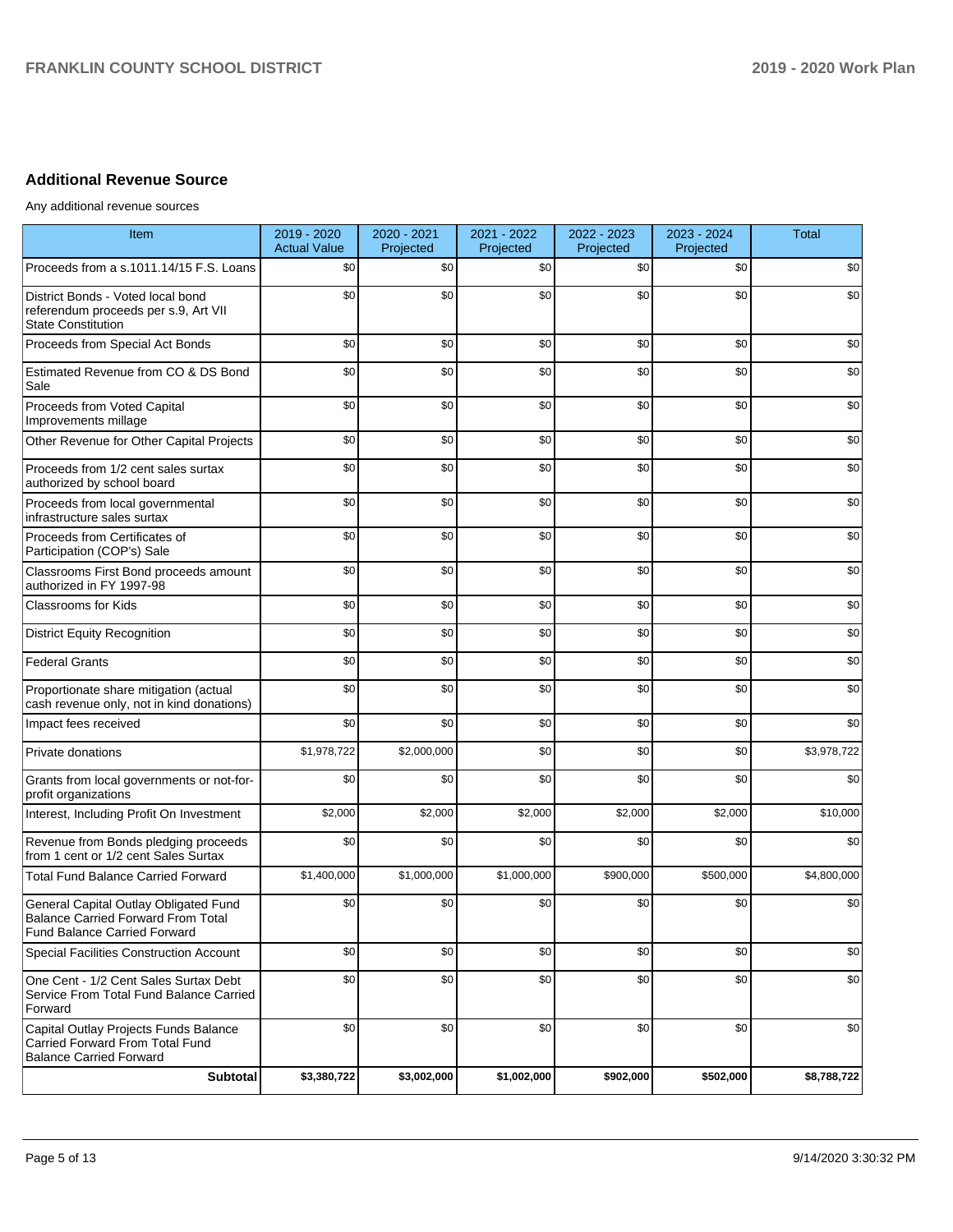# **Total Revenue Summary**

| <b>Item Name</b>                                           | 2019 - 2020<br><b>Budget</b> | $2020 - 2021$<br>Projected | $2021 - 2022$<br><b>Projected</b> | 2022 - 2023<br>Projected | $2023 - 2024$<br>Projected | <b>Five Year Total</b> |
|------------------------------------------------------------|------------------------------|----------------------------|-----------------------------------|--------------------------|----------------------------|------------------------|
| Local 1.5 Mill Discretionary Capital Outlay<br>Revenue     | \$2,207,739                  | \$2,292,299                | \$2,378,216                       | \$2,467,241              | \$2,556,130                | \$11,901,625           |
| PECO and 1.5 Mill Maint and Other 1.5<br>Mill Expenditures | (\$2,655,294)                | (\$2,719,854)              | (\$2,845,771)                     | (\$2,664,796)            | (\$1,253,685)              | (\$12,139,400)         |
| <b>PECO Maintenance Revenue</b>                            | \$35,652                     | \$35,652                   | \$35,652                          | \$36,608                 | \$37,309                   | \$180,873              |
| <b>Available 1.50 Mill for New</b><br><b>Construction</b>  | ( \$447, 555)                | (\$427,555)                | (\$467,555)                       | (\$197,555)              | \$1,302,445                | (\$237,775)            |

| <b>Item Name</b>                     | 2019 - 2020<br><b>Budget</b> | $2020 - 2021$<br>Projected | $2021 - 2022$<br>Projected | $2022 - 2023$<br>Projected | $2023 - 2024$<br>Projected | <b>Five Year Total</b> |
|--------------------------------------|------------------------------|----------------------------|----------------------------|----------------------------|----------------------------|------------------------|
| ICO & DS Revenue                     | \$45,555                     | \$45,555                   | \$45,555                   | \$45,555                   | \$45,555                   | \$227,775              |
| <b>PECO New Construction Revenue</b> | \$0                          | \$0 <sub>1</sub>           | \$0                        | \$0                        | \$0                        | \$0                    |
| Other/Additional Revenue             | \$3,380,722                  | \$3,002,000                | \$1,002,000                | \$902,000                  | \$502,000                  | \$8,788,722            |
| <b>Total Additional Revenuel</b>     | \$3,426,277                  | \$3,047,555                | \$1,047,555                | \$947,555                  | \$547,555                  | \$9,016,497            |
| Total Available Revenue              | \$2,978,722                  | \$2.620,000                | \$580,000                  | \$750,000                  | \$1,850,000                | \$8,778,722            |

# **Project Schedules**

# **Capacity Project Schedules**

A schedule of capital outlay projects necessary to ensure the availability of satisfactory classrooms for the projected student enrollment in K-12 programs.

Nothing reported for this section.

Nothing reported for this section.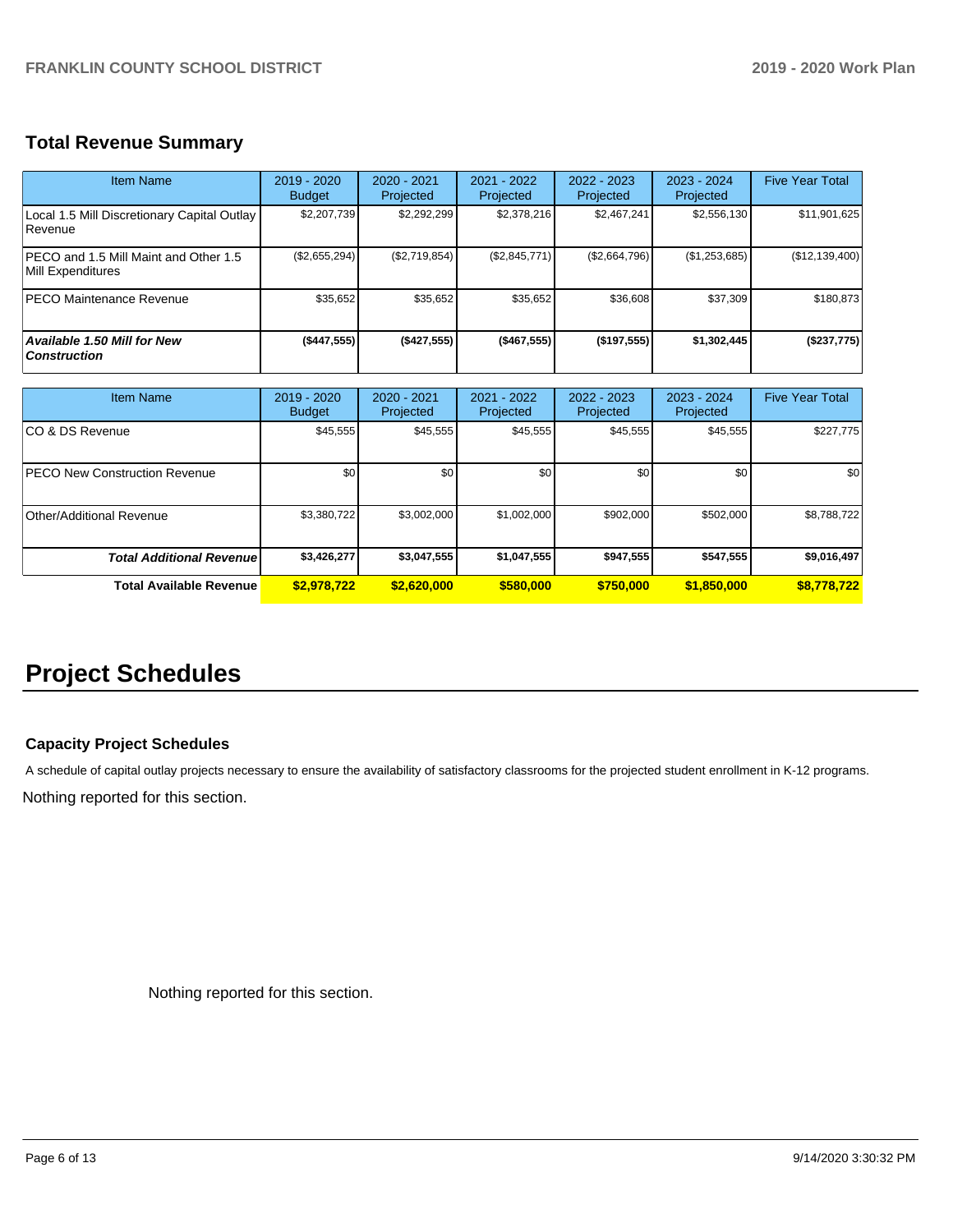### **Other Project Schedules**

Major renovations, remodeling, and additions of capital outlay projects that do not add capacity to schools.

| <b>Project Description</b>              | Location                                  | 2019 - 2020<br><b>Actual Budget</b> | $2020 - 2021$<br>Projected | 2021 - 2022<br>Projected | $2022 - 2023$<br>Projected | $2023 - 2024$<br>Projected | <b>Total</b>    | Funded |
|-----------------------------------------|-------------------------------------------|-------------------------------------|----------------------------|--------------------------|----------------------------|----------------------------|-----------------|--------|
| <b>Welding Facility</b>                 | <b>FRANKLIN COUNTY</b><br><b>SCHOOLS</b>  | \$1,978,722                         | \$0                        | \$0                      | \$0                        | \$0                        | \$1,978,722 Yes |        |
| Ancillary Facilities                    | <b>FRANKLIN COUNTY</b><br><b>ISCHOOLS</b> | \$1,000,000                         | \$2,000,000                | \$0                      | \$0                        | \$0                        | \$3,000,000 Yes |        |
| VPK Classroom Building                  | <b>FRANKLIN COUNTY</b><br><b>SCHOOLS</b>  | \$0                                 | \$620,000                  | \$580,000                | \$700,000                  | \$0                        | \$1,900,000 Yes |        |
| <b>District Administration Building</b> | <b>FRANKLIN COUNTY</b><br><b>SCHOOLS</b>  | \$0                                 | \$0                        | \$0                      | \$50,000                   | \$1,850,000                | \$1,900,000 Yes |        |
|                                         |                                           | \$2,978,722                         | \$2,620,000                | \$580,000                | \$750,000                  | \$1,850,000                | \$8,778,722     |        |

# **Additional Project Schedules**

Any projects that are not identified in the last approved educational plant survey.

Nothing reported for this section.

# **Non Funded Growth Management Project Schedules**

Schedule indicating which projects, due to planned development, that CANNOT be funded from current revenues projected over the next five years.

Nothing reported for this section.

# **Tracking**

# **Capacity Tracking**

| Location                        | $2019 -$<br><b>2020 Satis.</b><br>Stu. Sta. | Actual<br>$2019 -$<br><b>2020 FISH</b><br>Capacity | Actual<br>$2018 -$<br>2019<br><b>COFTE</b> | # Class<br><b>Rooms</b> | Actual<br>Average<br>$2019 -$<br>2020 Class<br><b>Size</b> | Actual<br>$2019 -$<br>2020<br>Utilization | <b>New</b><br>Stu.<br>Capacity | <b>New</b><br>Rooms to<br>be<br>Added/Re<br>moved | Projected<br>$2023 -$<br>2024<br><b>COFTE</b> | Projected<br>$2023 -$<br>2024<br><b>Utilization</b> | Projected<br>$2023 -$<br>2024 Class<br><b>Size</b> |
|---------------------------------|---------------------------------------------|----------------------------------------------------|--------------------------------------------|-------------------------|------------------------------------------------------------|-------------------------------------------|--------------------------------|---------------------------------------------------|-----------------------------------------------|-----------------------------------------------------|----------------------------------------------------|
| H G BROWN<br><b>IELEMENTARY</b> | 55                                          |                                                    | 34 <sub>1</sub>                            | 8                       |                                                            | $0.00 \%$                                 |                                |                                                   | 814                                           | $0.00 \%$                                           | 102                                                |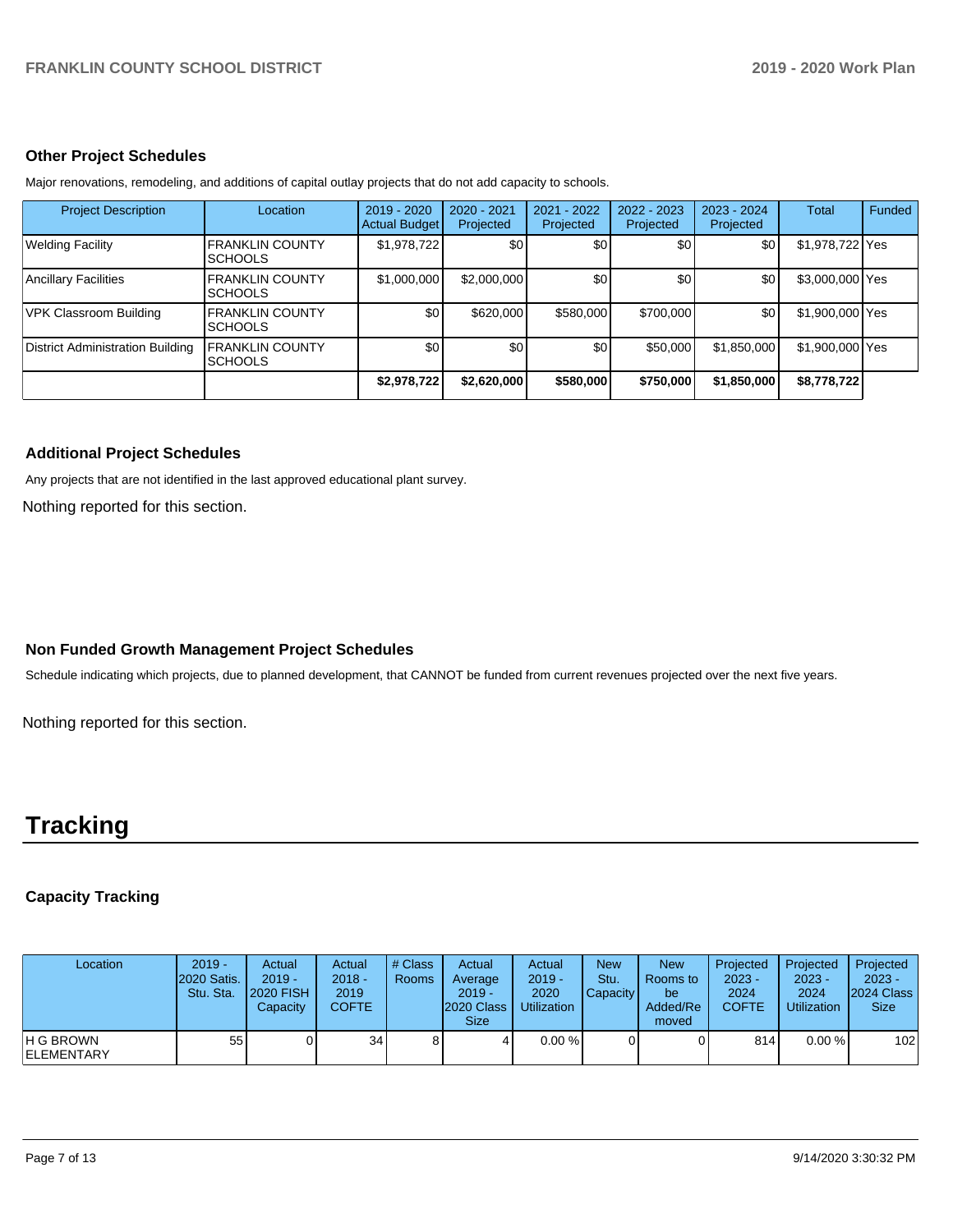| <b>FRANKLIN COUNTY</b><br><b>SCHOOLS</b> | .416 l | .274 | 844 l | 68 | 12 <sub>l</sub> | 66.00 % |    | 55  | 4.00 %  |    |
|------------------------------------------|--------|------|-------|----|-----------------|---------|----|-----|---------|----|
|                                          | .471   | .274 | 877 I | 76 | 12 I            | 68.87 % | 01 | 869 | 68.21 % | 11 |

The COFTE Projected Total (869) for 2023 - 2024 must match the Official Forecasted COFTE Total (868 ) for 2023 - 2024 before this section can be completed. In the event that the COFTE Projected Total does not match the Official forecasted COFTE, then the Balanced Projected COFTE Table should be used to balance COFTE.

| Projected COFTE for 2023 - 2024 |     | Grade L      |
|---------------------------------|-----|--------------|
| Elementary (PK-3)               | 220 |              |
| Middle (4-8)                    | 294 |              |
| High (9-12)                     | 355 | Elementary   |
|                                 | 868 | Middle (4-8) |
|                                 |     | High (9-12)  |

| <b>Grade Level Type</b> | <b>Balanced Projected</b><br>COFTE for 2023 - 2024 |
|-------------------------|----------------------------------------------------|
| Elementary (PK-3)       |                                                    |
| Middle $(4-8)$          |                                                    |
| High (9-12)             |                                                    |
|                         | 869                                                |

#### **Relocatable Replacement**

Number of relocatable classrooms clearly identified and scheduled for replacement in the school board adopted financially feasible 5-year district work program.

| Location                               | $-2020$<br>$2019 -$ | $2020 - 2021$ | $2021 - 2022$ | 2022 - 2023 | 2023 - 2024 | Year 5 Total |
|----------------------------------------|---------------------|---------------|---------------|-------------|-------------|--------------|
| <b>Total Relocatable Replacements:</b> |                     |               |               |             |             |              |

#### **Charter Schools Tracking**

Information regarding the use of charter schools.

| Location-Type | # Relocatable<br>units or<br>permanent<br>classrooms | Owner             | IYear Started or I<br>Scheduled | <b>Student</b><br><b>Stations</b> | <b>Students</b><br>Enrolled | Years in<br>Contract | <b>Total Charter</b><br><b>Students</b><br>projected for<br>2023 - 2024 |
|---------------|------------------------------------------------------|-------------------|---------------------------------|-----------------------------------|-----------------------------|----------------------|-------------------------------------------------------------------------|
| ABC School    |                                                      | 20 <b>PRIVATE</b> | 2001                            | 340                               | 330                         | 15 <sub>1</sub>      | 350                                                                     |
|               | 20 <sub>l</sub>                                      |                   |                                 | 340                               | 330                         |                      | 350                                                                     |

### **Special Purpose Classrooms Tracking**

The number of classrooms that will be used for certain special purposes in the current year, by facility and type of classroom, that the district will, 1), not use for educational purposes, and 2), the co-teaching classrooms that are not open plan classrooms and will be used for educational purposes.

| School                               | School Type | $\parallel \#$ of Elementary $\parallel \#$ of Middle 4-8<br>K-3 Classrooms I | <b>Classrooms</b> | $#$ of High 9-12<br><b>Classrooms</b> | # of $ESE$<br><b>Classrooms</b> | # of Combo<br><b>Classrooms</b> | Total<br><b>Classrooms</b> |
|--------------------------------------|-------------|-------------------------------------------------------------------------------|-------------------|---------------------------------------|---------------------------------|---------------------------------|----------------------------|
| <b>Total Educational Classrooms:</b> |             |                                                                               |                   |                                       |                                 |                                 | $\mathbf{0}$               |
|                                      |             |                                                                               |                   |                                       |                                 |                                 |                            |
| School                               | School Type | $\#$ of Elementary $\#$ of Middle 4-8<br>K-3 Classrooms Classrooms            |                   | $\#$ of High 9-12<br>Classrooms       | # of $ESE$<br>Classrooms        | # of Combo<br>Classrooms        | Total<br>Classrooms        |

| School                               | School Type | $\parallel \#$ of Elementary $\parallel \#$ of Middle 4-8 $\parallel \#$ of High 9-12<br><b>K-3 Classrooms</b> | <b>Classrooms</b> | <b>Classrooms</b> | # of $ESE$<br><b>Classrooms</b> | # of Combo<br><b>Classrooms</b> | Total<br><b>Classrooms</b> |
|--------------------------------------|-------------|----------------------------------------------------------------------------------------------------------------|-------------------|-------------------|---------------------------------|---------------------------------|----------------------------|
| <b>Total Co-Teaching Classrooms:</b> |             |                                                                                                                |                   | 0                 |                                 |                                 |                            |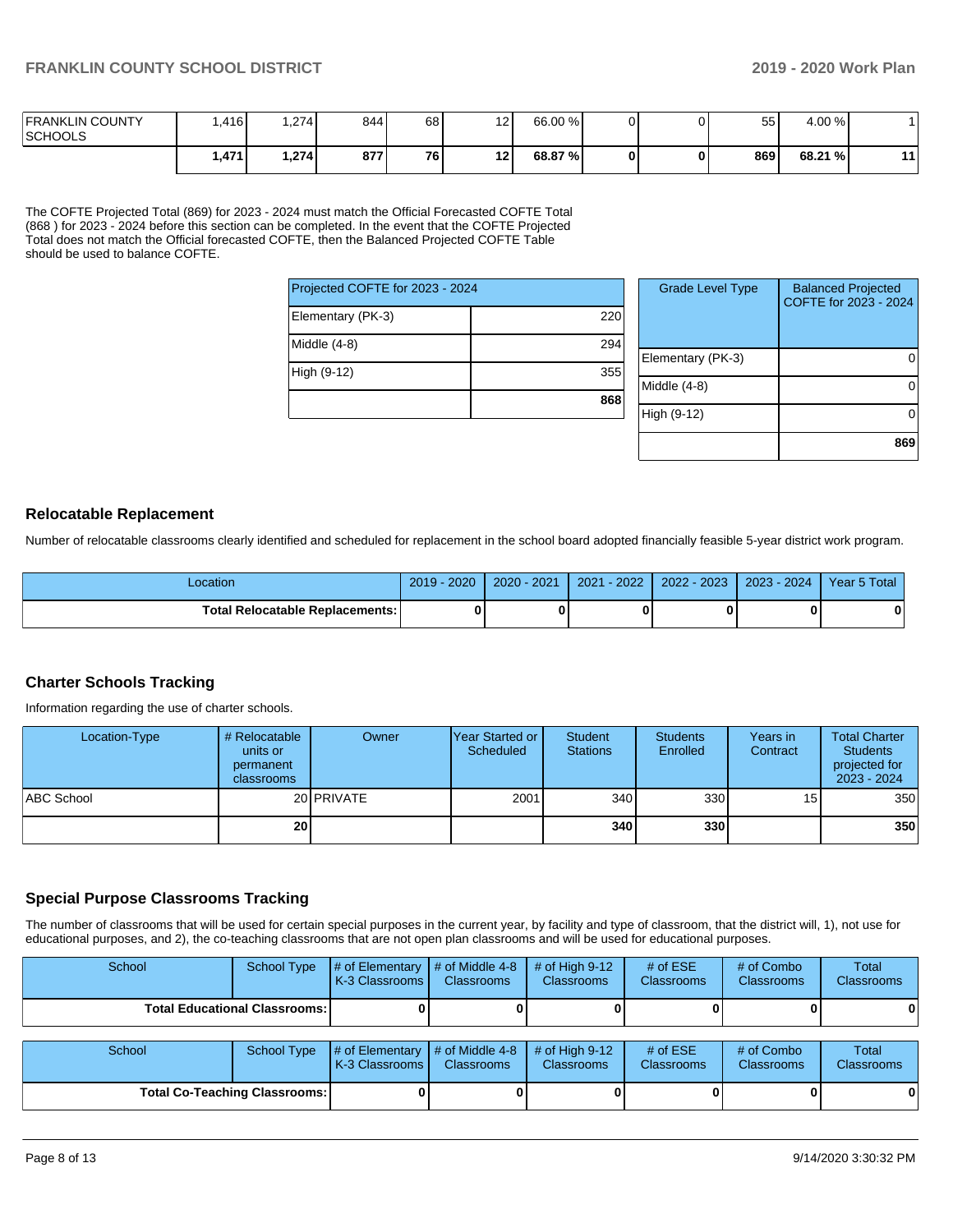#### **Infrastructure Tracking**

**Necessary offsite infrastructure requirements resulting from expansions or new schools. This section should include infrastructure information related to capacity project schedules and other project schedules (Section 4).** 

Not Specified

**Proposed location of planned facilities, whether those locations are consistent with the comprehensive plans of all affected local governments, and recommendations for infrastructure and other improvements to land adjacent to existing facilities. Provisions of 1013.33(12), (13) and (14) and 1013.36 must be addressed for new facilities planned within the 1st three years of the plan (Section 5).** 

Not Specified

**Consistent with Comp Plan?** No

# **Net New Classrooms**

The number of classrooms, by grade level and type of construction, that were added during the last fiscal year.

| List the net new classrooms added in the 2018 - 2019 fiscal year.                                                                                       | List the net new classrooms to be added in the 2019 - 2020 fiscal<br>year. |                                   |                                |                        |                                                                        |                            |                                |                        |  |
|---------------------------------------------------------------------------------------------------------------------------------------------------------|----------------------------------------------------------------------------|-----------------------------------|--------------------------------|------------------------|------------------------------------------------------------------------|----------------------------|--------------------------------|------------------------|--|
| "Classrooms" is defined as capacity carrying classrooms that are added to increase<br>capacity to enable the district to meet the Class Size Amendment. |                                                                            |                                   |                                |                        | Totals for fiscal year 2019 - 2020 should match totals in Section 15A. |                            |                                |                        |  |
| Location                                                                                                                                                | $2018 - 2019$ #<br>Permanent                                               | $2018 - 2019$ #<br><b>Modular</b> | $2018 - 2019$ #<br>Relocatable | $2018 - 2019$<br>Total | $2019 - 2020$ #<br>Permanent                                           | $2019 - 2020$ #<br>Modular | $2019 - 2020$ #<br>Relocatable | $2019 - 2020$<br>Total |  |
| Elementary (PK-3)                                                                                                                                       |                                                                            |                                   |                                |                        |                                                                        |                            |                                |                        |  |
| Middle (4-8)                                                                                                                                            |                                                                            |                                   |                                |                        |                                                                        |                            |                                |                        |  |
| High (9-12)                                                                                                                                             |                                                                            |                                   |                                |                        |                                                                        |                            |                                |                        |  |
|                                                                                                                                                         |                                                                            |                                   |                                |                        |                                                                        |                            |                                |                        |  |

#### **Relocatable Student Stations**

Number of students that will be educated in relocatable units, by school, in the current year, and the projected number of students for each of the years in the workplan.

| <b>Site</b>                                       | 2019 - 2020 | $2020 - 2021$ | 2021 - 2022 | $2022 - 2023$ | $2023 - 2024$ | 5 Year Average |
|---------------------------------------------------|-------------|---------------|-------------|---------------|---------------|----------------|
| <b>FRANKLIN COUNTY SCHOOLS</b>                    |             |               |             |               |               |                |
| H G BROWN ELEMENTARY                              |             |               |             |               |               | 0              |
| Totals for FRANKLIN COUNTY SCHOOL DISTRICT        |             |               |             |               |               |                |
| Total students in relocatables by year.           |             |               |             |               |               | 0              |
| Total number of COFTE students projected by year. | 876         | 897           | 887         | 873           | 868           | 880            |
| Percent in relocatables by year.                  | 0%          | 0%            | 0%          | 0%            | $0\%$         | 0%             |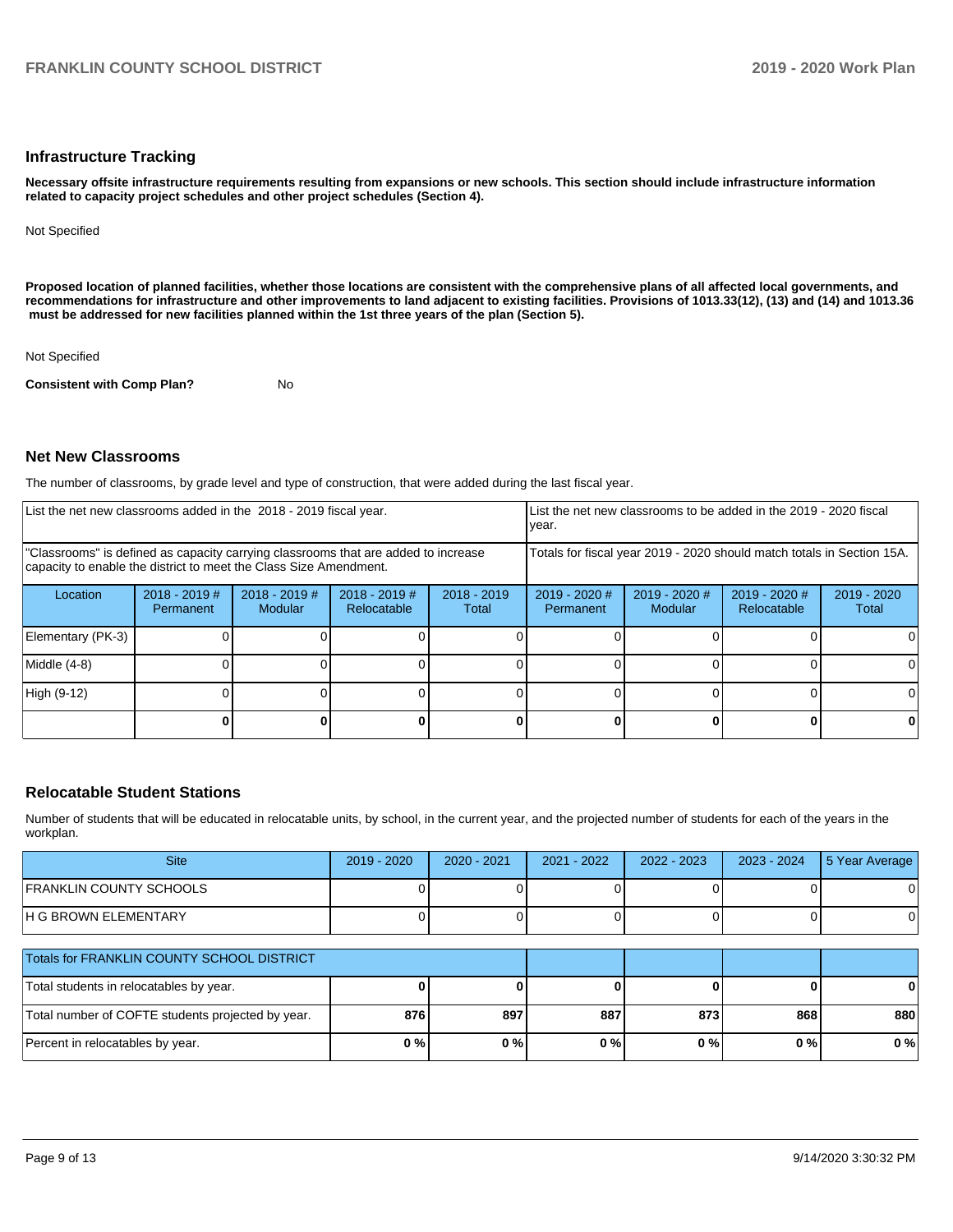# **Leased Facilities Tracking**

Exising leased facilities and plans for the acquisition of leased facilities, including the number of classrooms and student stations, as reported in the educational plant survey, that are planned in that location at the end of the five year workplan.

| Location                | # of Leased<br>Classrooms 2019 - I<br>2020 | <b>FISH Student</b><br><b>Stations</b> | Owner | # of Leased<br>Classrooms 2023 -<br>2024 | <b>FISH Student</b><br><b>Stations</b> |
|-------------------------|--------------------------------------------|----------------------------------------|-------|------------------------------------------|----------------------------------------|
| FRANKLIN COUNTY SCHOOLS |                                            |                                        |       |                                          |                                        |
| H G BROWN ELEMENTARY    |                                            |                                        |       |                                          |                                        |
|                         |                                            |                                        |       |                                          |                                        |

# **Failed Standard Relocatable Tracking**

Relocatable units currently reported by school, from FISH, and the number of relocatable units identified as 'Failed Standards'.

Nothing reported for this section.

# **Planning**

#### **Class Size Reduction Planning**

**Plans approved by the school board that reduce the need for permanent student stations such as acceptable school capacity levels, redistricting, busing, year-round schools, charter schools, magnet schools, public-private partnerships, multitrack scheduling, grade level organization, block scheduling, or other alternatives.**

The Franklin County Schools facility reduces the need for permanent student stations over the next five years. This facility will contain 1,132 student stations. That is in excess of the official forecasted COFTE of 1046.

#### **School Closure Planning**

**Plans for the closure of any school, including plans for disposition of the facility or usage of facility space, and anticipated revenues.** 

The the old Apalachicola High School site is under a sales contract. Expected revenues from the sale of site will be nominal.

# **Long Range Planning**

#### **Ten-Year Maintenance**

District projects and locations regarding the projected need for major renovation, repair, and maintenance projects within the district in years 6-10 beyond the projects plans detailed in the five years covered by the work plan.

Nothing reported for this section.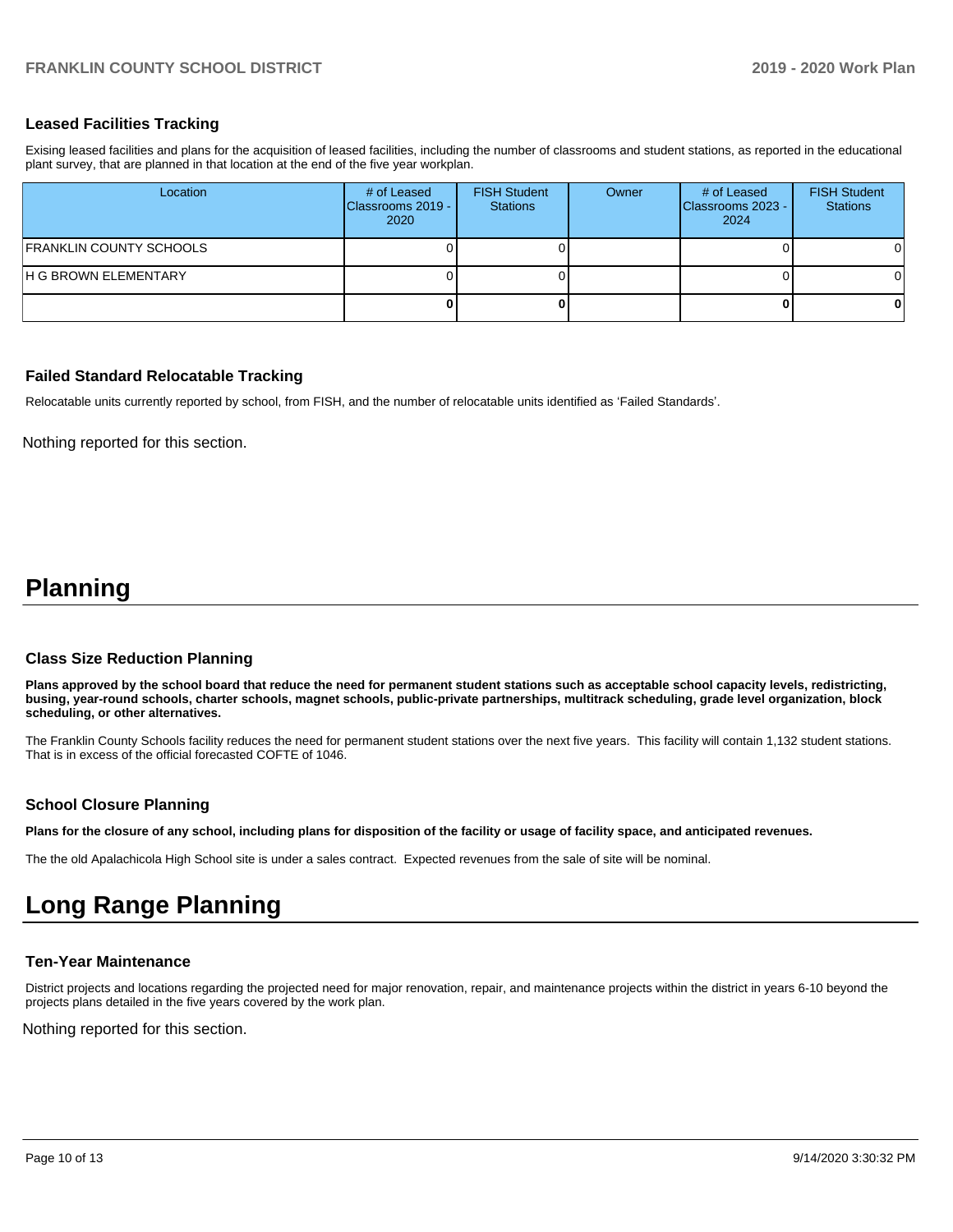# **Ten-Year Capacity**

Schedule of capital outlay projects projected to ensure the availability of satisfactory student stations for the projected student enrollment in K-12 programs for the future 5 years beyond the 5-year district facilities work program.

Nothing reported for this section.

# **Ten-Year Planned Utilization**

Schedule of planned capital outlay projects identifying the standard grade groupings, capacities, and planned utilization rates of future educational facilities of the district for both permanent and relocatable facilities.

| <b>Grade Level Projections</b>  | <b>FISH</b><br><b>Student</b><br><b>Stations</b> | <b>Actual 2018 -</b><br><b>2019 FISH</b><br>Capacity | Actual<br>$2018 -$<br>2019<br><b>COFTE</b> | Actual 2018 - 2019<br><b>Utilization</b> | Actual 2019 - 2020 / 2028 - 2029 new<br>Student Capacity to be added/removed | Projected 2028<br><b>2029 COFTE</b> | Projected 2028 -<br>2029 Utilization |
|---------------------------------|--------------------------------------------------|------------------------------------------------------|--------------------------------------------|------------------------------------------|------------------------------------------------------------------------------|-------------------------------------|--------------------------------------|
| Elementary - District<br>Totals |                                                  |                                                      | 0.00                                       | 0.00%                                    |                                                                              |                                     | 0.00%                                |
| Middle - District Totals        | 1.416                                            | 1.274                                                | 843.83                                     | 66.25 %                                  |                                                                              |                                     | 0.00%                                |
| High - District Totals          |                                                  |                                                      | 0.00                                       | 0.00%                                    |                                                                              |                                     | 0.00%                                |
| Other - ESE, etc                | 692                                              |                                                      | 33.53                                      | 0.00%                                    |                                                                              |                                     | 0.00%                                |
|                                 | 2,108                                            | 1.274                                                | 877.36                                     | 68.87 %                                  |                                                                              |                                     | 0.00%                                |

**Combination schools are included with the middle schools for student stations, capacity, COFTE and utilization purposes because these facilities all have a 90% utilization factor. Use this space to explain or define the grade groupings for combination schools.** 

No comments to report.

### **Ten-Year Infrastructure Planning**

**Proposed Location of Planned New, Remodeled, or New Additions to Facilities in 06 thru 10 out years (Section 28).**

Nothing reported for this section.

Plans for closure of any school, including plans for disposition of the facility or usage of facility space, and anticipated revenues in the 06 thru 10 out **years (Section 29).**

Nothing reported for this section.

#### **Twenty-Year Maintenance**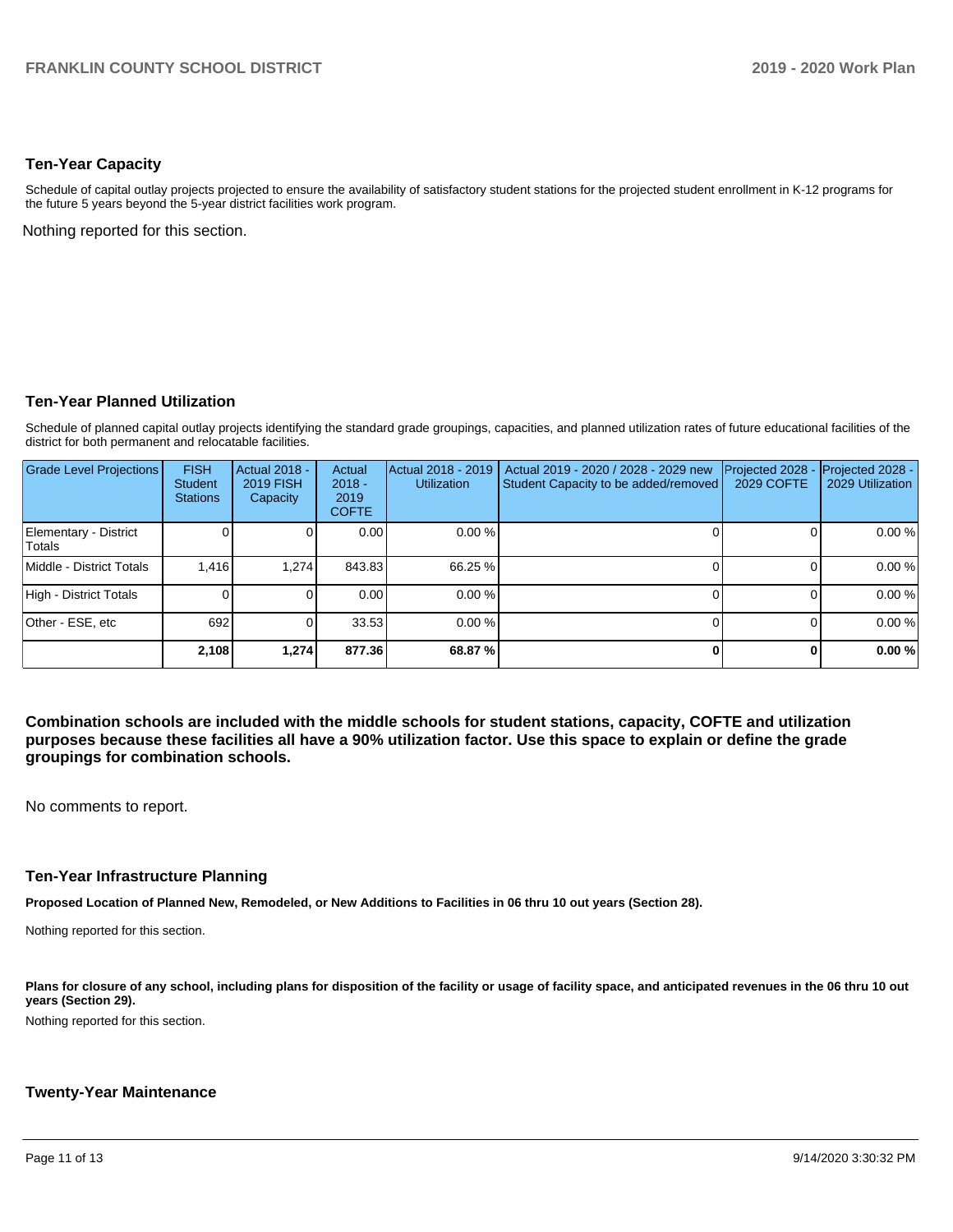District projects and locations regarding the projected need for major renovation, repair, and maintenance projects within the district in years 11-20 beyond the projects plans detailed in the five years covered by the work plan.

Nothing reported for this section.

#### **Twenty-Year Capacity**

Schedule of capital outlay projects projected to ensure the availability of satisfactory student stations for the projected student enrollment in K-12 programs for the future 11-20 years beyond the 5-year district facilities work program.

Nothing reported for this section.

# **Twenty-Year Planned Utilization**

Schedule of planned capital outlay projects identifying the standard grade groupings, capacities, and planned utilization rates of future educational facilities of the district for both permanent and relocatable facilities.

| <b>Grade Level Projections</b>  | <b>FISH</b><br><b>Student</b><br><b>Stations</b> | Actual 2018 -<br><b>2019 FISH</b><br>Capacity | Actual<br>$2018 -$<br>2019<br><b>COFTE</b> | Actual 2018 - 2019<br><b>Utilization</b> | Actual 2019 - 2020 / 2038 - 2039 new<br>Student Capacity to be added/removed | Projected 2038<br>2039 COFTE | Projected 2038 -<br>2039 Utilization |
|---------------------------------|--------------------------------------------------|-----------------------------------------------|--------------------------------------------|------------------------------------------|------------------------------------------------------------------------------|------------------------------|--------------------------------------|
| Elementary - District<br>Totals |                                                  |                                               | 0.00                                       | 0.00%                                    |                                                                              | ΩI                           | 0.00%                                |
| Middle - District Totals        | 1.416                                            | 1.274                                         | 843.83                                     | 66.25 %                                  |                                                                              |                              | 0.00%                                |
| High - District Totals          |                                                  |                                               | 0.00                                       | 0.00%                                    |                                                                              |                              | 0.00%                                |
| Other - ESE, etc                | 692                                              |                                               | 33.53                                      | 0.00%                                    |                                                                              |                              | 0.00%                                |
|                                 | 2,108                                            | 1,274                                         | 877.36                                     | 68.87%                                   |                                                                              | 01                           | 0.00%                                |

**Combination schools are included with the middle schools for student stations, capacity, COFTE and utilization purposes because these facilities all have a 90% utilization factor. Use this space to explain or define the grade groupings for combination schools.** 

No comments to report.

**Twenty-Year Infrastructure Planning**